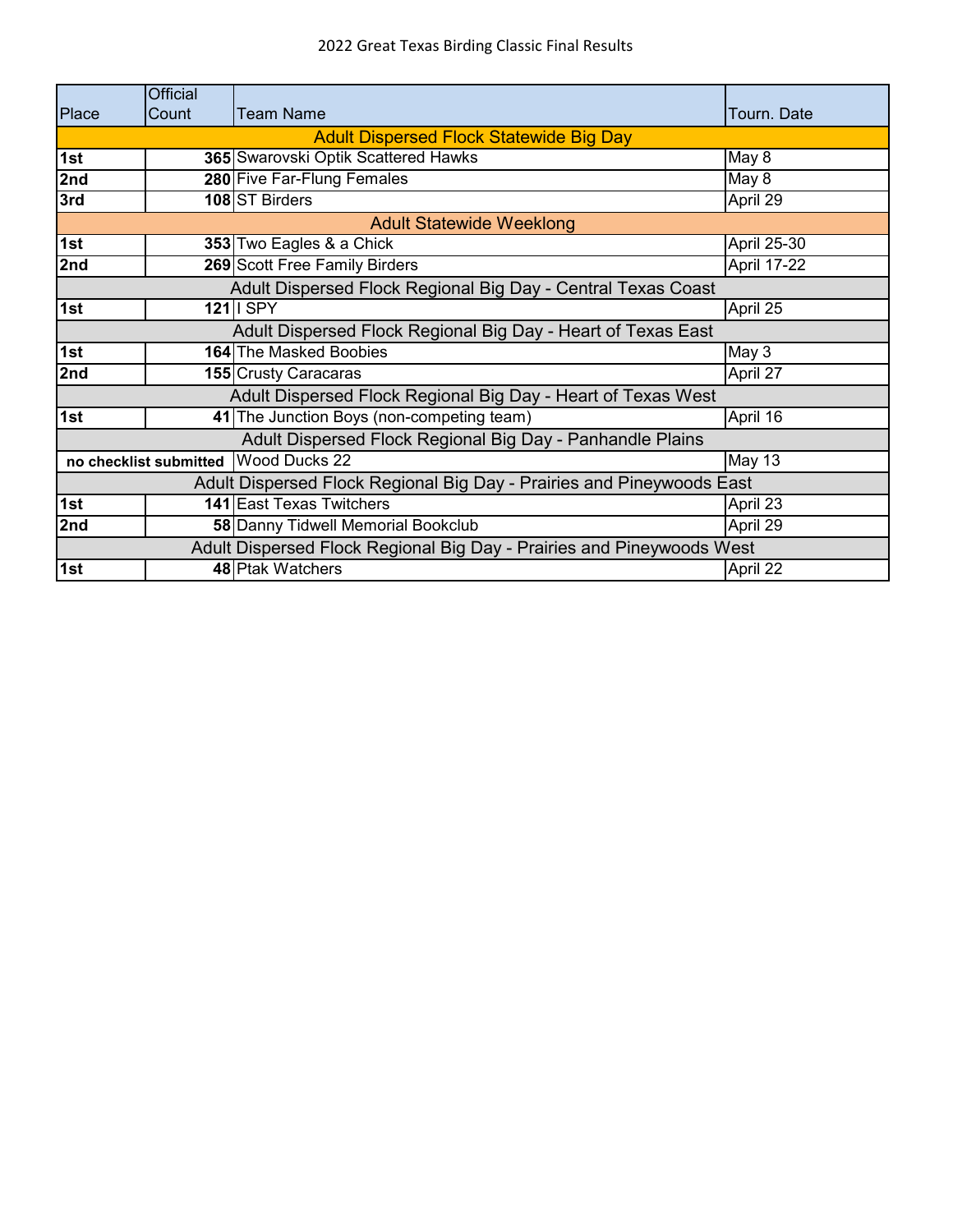| <b>Official</b> | <b>Official</b> |                                                                    |                            |
|-----------------|-----------------|--------------------------------------------------------------------|----------------------------|
| Count           | Count           | <b>Team Name</b>                                                   | Tourn. Date                |
|                 |                 | Adult Intact Flock Regional Big Day - Central Texas Coast          |                            |
| 1st             |                 | 184 Party Fowl                                                     | April 30                   |
| 2nd             |                 | 170 The Nine Inch Rails                                            | April 20                   |
| 3rd             |                 | 138 Birders With No Egrets                                         | May 1                      |
| 3rd             |                 | <b>138 Mustang Migrants</b>                                        | May 1                      |
| 4th             |                 | 136 Laughing Gals-Big Day                                          | April 27                   |
| 5th             |                 | 79 Wingin' It                                                      | May 11                     |
|                 |                 | Adult Intact Flock Regional Big Day - Heart of Texas East          |                            |
| 1st             |                 | 101 Just Wingin' It - Big Day                                      | May 8                      |
| 2nd             |                 | 27 Tommy's Turkeys                                                 | May 10                     |
| 3rd             |                 | 25 River Friends                                                   | May 10                     |
|                 | N/A             | Donnie Marshall/Catherine Pressler                                 | unable to participate      |
|                 |                 | Adult Intact Flock Regional Big Day - Heart of Texas West          |                            |
| 1st             |                 | 119 The Painted Buntings                                           | April 23                   |
| 2nd             |                 | 13 Almost Lost Birders                                             | April 18                   |
|                 |                 | Adult Intact Flock Regional Big Day - Lower Texas Coast            |                            |
| 1st             |                 | 147 Parking Lot Birders                                            | April 20                   |
| 2nd             |                 | 132 The Cuckoo Cachoos                                             | May 2                      |
| 3rd             |                 | 127 Sulid Survaliance                                              | <b>May 15</b>              |
| 4th             |                 | 111 Wingbeats 4                                                    | April 22                   |
| 5th             |                 | 92 The Bird Whisperers                                             | $\overline{\text{May }14}$ |
| 6th             |                 | <b>55 Birding Babes</b>                                            | $\overline{M}$ ay 3        |
|                 |                 | Adult Intact Flock Regional Big Day - Prairies and Pineywoods East |                            |
| 1st             |                 | 80 Mama Birds                                                      | April 23                   |
| 2nd             |                 | 73 Old Coots                                                       | April 30                   |
| 3rd             |                 | 33 Bird Nerds                                                      | May 14                     |
|                 |                 | Adult Intact Flock Regional Big Day - Prairies and Pineywoods West |                            |
| 1st             |                 | 118 Wellborn Warblers                                              | April 30                   |
| 2nd             |                 | 89 Wichita Wingmen                                                 | May 6                      |
| 3rd             |                 | 78 Wilhite's Wandering Warblers                                    | April 30                   |
| 4th             |                 | 72 Family Flock                                                    | April 22                   |
| 5th             |                 | 71 Snap! Grackle! Pop!                                             | April 23                   |
|                 |                 | Adult Intact Flock Regional Big Day - Upper Texas Coast            |                            |
| 1st             |                 | 188 Free Falling Falcons                                           | May 6                      |
| 2nd             |                 | 163 Galveston Island CVB Chasing GREGs                             | April 25                   |
| 3rd             |                 | 153 Scenic Galveston Whooping Craniacs                             | April 17                   |
| 4th             |                 | 141 Finches & Crows                                                | May 7                      |
| 5th             |                 | 115 Off the Rail Birders                                           | May 2                      |
| 6th             |                 | 114 The Odd Ducks                                                  | April 30                   |
| 7th             |                 | 73 The Bellaire Bluejays                                           | May 1                      |
| 8th             |                 | 63 Bad As Finches                                                  | May 7                      |
| 9th             |                 | <b>55 Clutch City Cuckoos</b>                                      | May 14                     |
| 10th            |                 | 53 Bryan's Landing Birders                                         | April 15                   |
| 11th            |                 | 132 Bird Teachers - non-competing                                  | April 15                   |
|                 | N/A             | Plover Power - non-competing                                       | unable to participate      |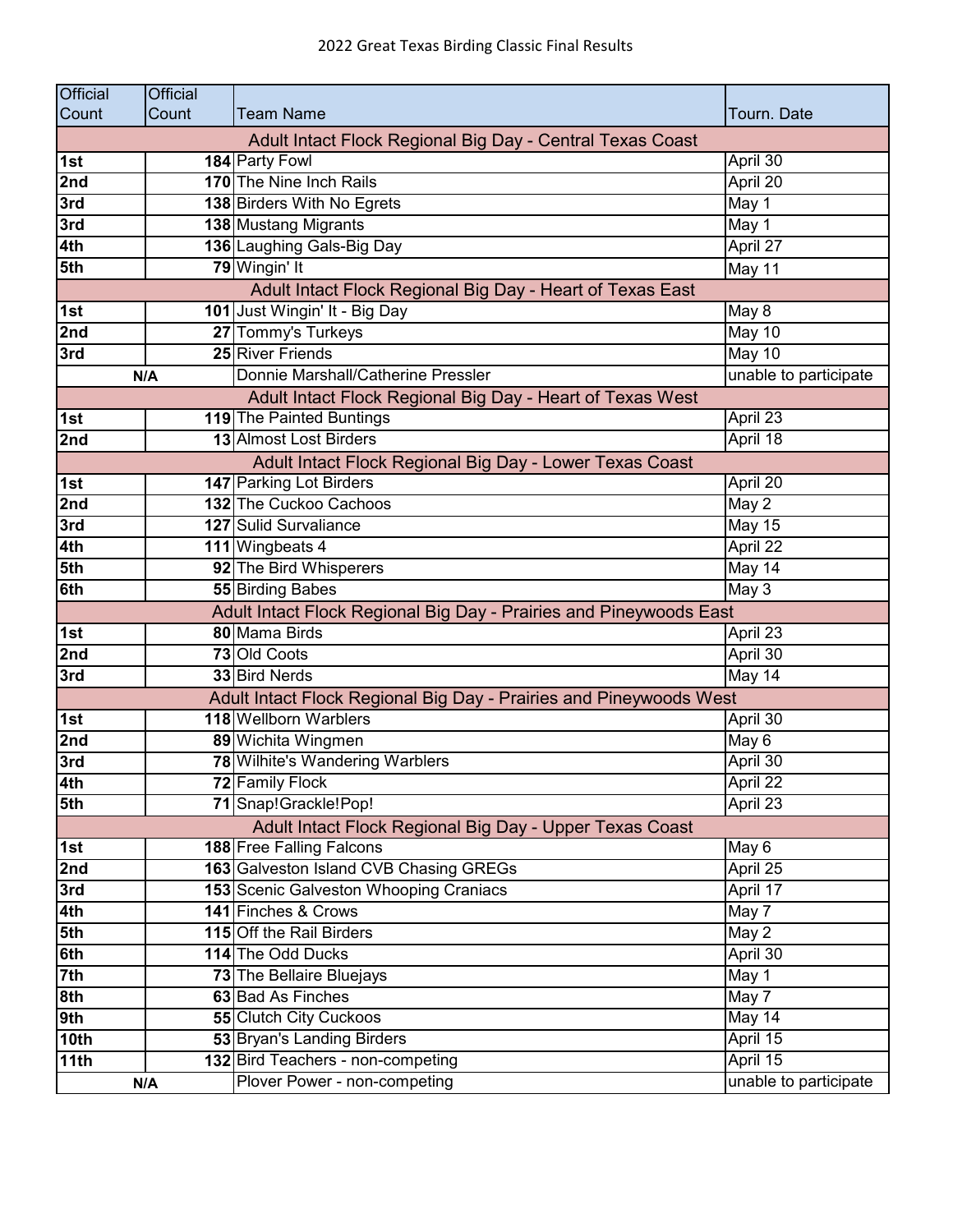| <b>Official</b>  | <b>Official</b> |                                              |                       |
|------------------|-----------------|----------------------------------------------|-----------------------|
| Count            | Count           | Team Name                                    | Tourn. Date           |
|                  |                 | <b>Big Sit! - Central Texas Coast</b>        |                       |
| 1st              |                 | 104 Swarovski Optik Sitting Hawks            | April 16              |
| 2nd              |                 | 91 Port Aransas Spoonbills                   | April 24              |
| 3rd              |                 | 72 Pajareros de Santa Gertrudis              | May 9                 |
| 4th              |                 | 63 TAMUK Wildlife Society                    | April 30              |
| 5th              |                 | 59 Not So Early Birds                        | April 26              |
| 6th              |                 | 50 STAR WARBLERS (May the Focus be with you) | May 4                 |
| 7 <sub>th</sub>  |                 | 41 Boggy Birders                             | May 11                |
| 8th              |                 | 39 Just Ok Kiskadees                         | April 29              |
| 9th              |                 | 34 Escondido Creekers                        | April 30              |
| 10th             |                 | 29 TOS Olsen Ospreys                         | May 9                 |
| 11th             |                 | 11 Granberry                                 | April 19              |
| 12th             |                 | 10 Feathery Perchers                         | May 7                 |
|                  | N/A             | Lone Duck                                    | unable to participate |
|                  | N/A             | <b>PAW</b>                                   | unable to participate |
|                  |                 | Big Sit! - Far West Texas                    |                       |
| 1st              |                 | 43 Lucifer Madness                           | May 14                |
| 2nd              |                 | 31 Playa Pintails                            | May 1                 |
| 3rd              |                 | 26 Curlew Crew                               | May 6                 |
|                  |                 | Big Sit! - Heart of Texas East               |                       |
| 1st              |                 | 63 Birding on Broadmeade                     | May 7                 |
| 2nd              |                 | 61 The Bird Dogs                             | April 16              |
| 3rd              |                 | 56 Killdears                                 | April 24              |
| 4th              |                 | <b>54 The Prairie Companions</b>             | April 30              |
| 4th              |                 | 54 Tweeting Chats                            | April 18              |
| 5th              |                 | 49 Eagle-eyed Birdwatchers                   | April 16              |
| 6th              |                 | 39 Bubonic Birders                           | May 8                 |
| 7 <sup>th</sup>  |                 | <b>30 Woodland Blind Warblers</b>            | April 23              |
| 8th              |                 | 22 Swan in a Million                         | May 1                 |
| 9th              |                 | 12 Backbone birders                          | May 8                 |
| 10th             |                 | 4 My Place in CR 326                         | <b>May 13</b>         |
|                  | N/A             | Just Wingin' It - Big Sit                    | unable to participate |
|                  | N/A             | Roadrunner Ranch                             | unable to participate |
|                  | N/A             | The Swans                                    | unable to participate |
| N/A              |                 | <b>Bowers Budaful Birds</b>                  | unable to participate |
| N/A              |                 | <b>Tin Hill Birder</b>                       | unable to participate |
|                  |                 | Big Sit! - Heart of Texas West               |                       |
| 1st              |                 | 55 Quest for the Holy Rail                   | April 30              |
| 2nd              |                 | 53 Concan Cuckoos                            | May 7                 |
| 3rd              |                 | 49 Fields Fliers                             | April 30              |
| 4th              |                 | 36 gNATS                                     | May 2                 |
| $\overline{5}th$ |                 | 29 Cat Birders                               | May 6                 |
| 6th              |                 | 26 Are you Mocking me?!                      | April 23              |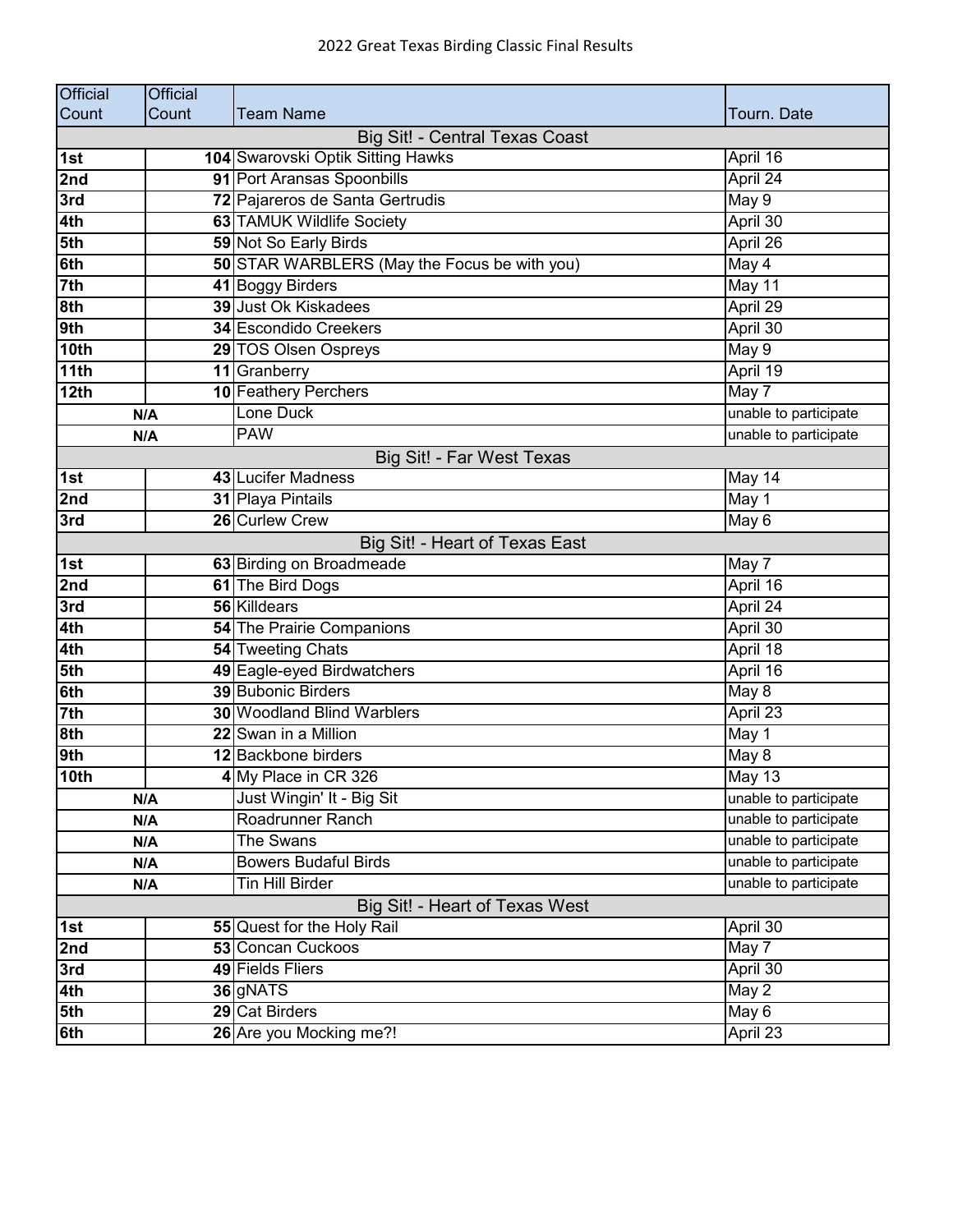| <b>Official</b>                           | <b>Official</b> |                                              |                       |
|-------------------------------------------|-----------------|----------------------------------------------|-----------------------|
| Count                                     | Count           | <b>Team Name</b>                             | Tourn. Date           |
|                                           |                 | Big Sit! - Lower Texas Coast                 |                       |
| 1st                                       |                 | 101 Rock, Paper, Scissortails!               | May 1                 |
| 2nd                                       |                 | 97 Don't Go Chasing Waterfowl                | April 22              |
| 3rd                                       |                 | 89 The Laughing Gull Comedy Club             | April 28              |
| 4th                                       |                 | 53 Edinburg Kingfishers                      | May 5                 |
| 5th                                       |                 | 42 Los Falcones                              | April 22              |
|                                           |                 | Big Sit! - Panhandle Plains                  |                       |
| 1st                                       |                 | 49 D-T Birders                               | May 7                 |
| 2nd                                       |                 | 10 Team Chicken                              | May 11                |
|                                           |                 | Big Sit! - Prairies and Pineywoods East      |                       |
| 1st                                       |                 | 74 Off Their Nuthatches                      | May 7                 |
|                                           |                 | Big Sit! - Prairies and Pineywoods West      |                       |
| 1st                                       |                 | 85 Shore I Saw It                            | April 22              |
| 2nd                                       |                 | <b>64 Love and Warblers</b>                  | May 9                 |
| 3rd                                       |                 | 60 Brazos Banditry                           | May 7                 |
| 4th                                       |                 | <b>50 Golden-cheeked Wanderers</b>           | April 30              |
| 5th                                       |                 | 27 Birding Darlings                          | <b>May 15</b>         |
| 6th                                       |                 | 25 BorbCorps                                 | April 23              |
| 7th                                       |                 | 23 Gail's Greats                             | April 26              |
| 7th                                       |                 | 23 Wilson's Waders                           | April 26              |
| 7th                                       |                 | 23 Goose Springsteen & The Geese Street Band | May 7                 |
| 8th                                       |                 | 22 Unladen Swallows                          | April 28              |
| 9th                                       |                 | 20 Backyard Birders                          | <b>May 15</b>         |
| 10th                                      |                 | 10 The Hirsch Hatchlings                     | April 23              |
|                                           |                 | no checklist submitted Sing Me a Songbird    | May 9                 |
|                                           |                 | no checklist submitted   Team Cedar School   | May 5                 |
|                                           |                 | Big Sit! - Upper Texas Coast                 |                       |
| 1st                                       |                 | 122 CenterPoint Wirebirds                    | April 30              |
| 2nd                                       |                 | 109 The Courageous Conservationists          | April 23              |
| 3rd                                       |                 | 90 Friends of Galveston Island State Park    | May 1                 |
| 4th                                       |                 | 76 Quintana GCBO Spring Flingers             | May 2                 |
| 5th                                       |                 | 62 Big O'Birders                             | May 2                 |
| 6th                                       |                 | 60 Cullinan Park Eagle Eyes                  | April 30              |
| 7 <sup>th</sup>                           |                 | 58 Mayes Aves                                | April 30              |
| 8th                                       |                 | <b>55</b> Seabourne Prairie Perchers         | April 22              |
| 9th                                       |                 | 43 Ridge Watchers                            | May 6                 |
| 10th                                      |                 | 34 The Woodlands Township                    | May 14                |
| 11th                                      |                 | 26 TOS Happy Hawks Family Big Sit            | April 29              |
| 12th                                      |                 | 19 Chevy Birders                             | April 30              |
| 13 <sub>th</sub>                          |                 | 8 We're Feather Together                     | May 13                |
| N/A                                       |                 | Visit Beaumont, TX                           | unable to participate |
| <b>Statewide Human-Powered Tournament</b> |                 |                                              |                       |
| 1st                                       |                 | <b>80 TOS Pirate Plovers</b>                 | April 18              |
| 2nd                                       |                 | 42 Algerita Roadrunners                      | April 16              |
|                                           | N/A             | We're Winging It!                            | unable to participate |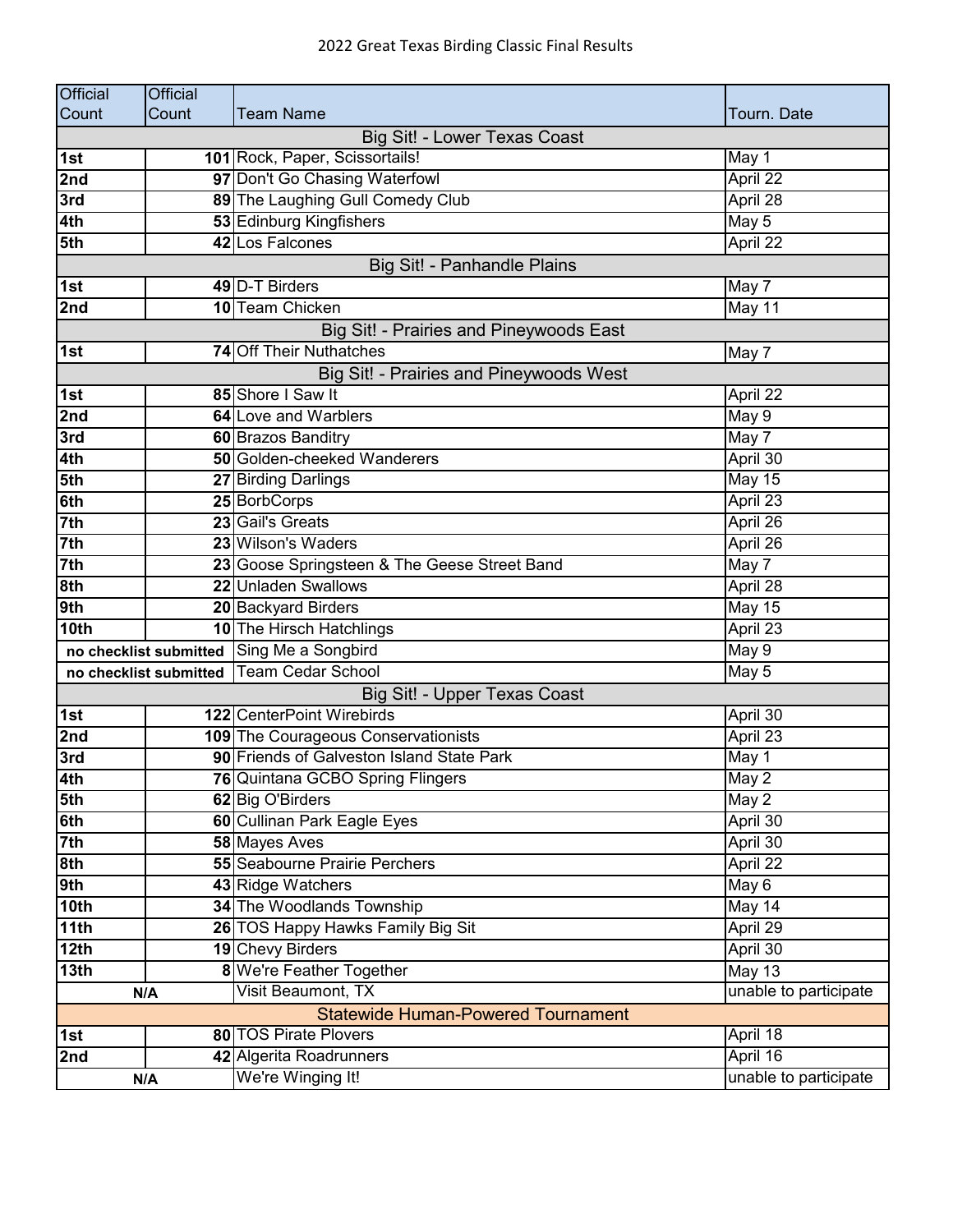| Total              | <b>Total</b>           |                                                       |                       |
|--------------------|------------------------|-------------------------------------------------------|-----------------------|
| <b>Official</b>    | <b>Official</b>        |                                                       |                       |
| Count              | Count                  | <b>Team Name</b>                                      | Tourn. Date           |
|                    |                        | <b>Statewide State Park Tournament</b>                |                       |
| 1st                |                        | 128 Armadillo by Morning                              | April 28              |
| 2nd                |                        | 70 Gawking Geese                                      | May 8                 |
| 3rd                |                        | 66 Our Biggest Egrets                                 | May 5                 |
| 4th                |                        | 58 The Mellowlarks                                    | May 10                |
| 5th                |                        | 56 Laughing Gals-State Park                           | May 9                 |
| 6th                |                        | 49 Always a Redtail                                   | May 11                |
| 7th                |                        | 41 Half-cockadeds                                     | April 27              |
| 8th                |                        | 37 Trill Seekers (coastal)                            | April 18              |
| 9th                |                        | 32 Mujeres fuertes                                    | May 11                |
| 10th               |                        | 30 Greta Van Beak                                     | May 15                |
| 11th               |                        | 24 Too many flockies                                  | April 30              |
| 12 <sub>th</sub>   |                        | 19 Hail Quail                                         | May 12                |
| 13 <sub>th</sub>   |                        | 13 Trill Seekers (inland)                             | May 2                 |
|                    |                        | <b>Statewide Sunrise to Noon Tournament</b>           |                       |
| 1st                |                        | 135 Swarovski Optik Wandering Hawks                   | April 26              |
| 2nd                |                        | 132 Scenic Galveston Sandhill Craniacs                | April 17              |
| 3rd                |                        | 114 Cemetery Birders                                  | April 21              |
| 4th                |                        | 100 Port Arthur CVB Warblers                          | April 22              |
| 5th                |                        | 95 Laughlin Gulls                                     | April 27              |
| 6th                |                        | 94 Clippership                                        | May 14                |
| 6th                |                        | 94 TOS Teenage Tanagers and a Couple of Older Orioles | May 6                 |
| 7 <sup>th</sup>    |                        | 89 Rockin' Robbins                                    | May 14                |
| 8th                |                        | 72 CNM LadyBirDARs                                    | May 1                 |
| 9th                |                        | 69 Smith Family Flock                                 | April 30              |
| 10 <sub>th</sub>   |                        | 68 Team Kerrlew                                       | May 2                 |
| 11th               |                        | 67 Griffith & Brundrett Rockport Rambunctious Wrens   | April 28              |
| 12th               |                        | 60 GSM Insurors Energetic Egrets                      | May 2                 |
| 12th               |                        | 60 The Newbies - Take Two                             | May 5                 |
| 13 <sub>th</sub>   |                        | 49 Lights Out Dallas                                  | May 14                |
| $\overline{14}$ th |                        | 44 Birds Best Friends                                 | April 30              |
| 15 <sub>th</sub>   |                        | 37 Put a Bird on It                                   | May 14                |
| 16th               |                        | 36 Krueger                                            | April 23              |
| <b>17th</b>        |                        | 28 Tweeting Whackadoodles                             | April 18              |
| 18 <sub>th</sub>   |                        | 25 Hark, A Lark!                                      | May 14                |
| 19 <sub>th</sub>   |                        | 24 Grackle Party                                      | May 14                |
| 20th               |                        | 21 Ian's Bird Buddies                                 | May 14                |
| 21st               |                        | 16 Team Reeves Flight                                 | April 24              |
| 21st               |                        | 16 Texas Chickadees                                   | May 14                |
| 22nd               |                        | 13 Bubbe's Bird Buds                                  | April 30              |
|                    | no checklist submitted | <b>Boom Chacalacas</b>                                | <b>May 15</b>         |
| N/A                |                        | Old Squawks                                           | unable to participate |